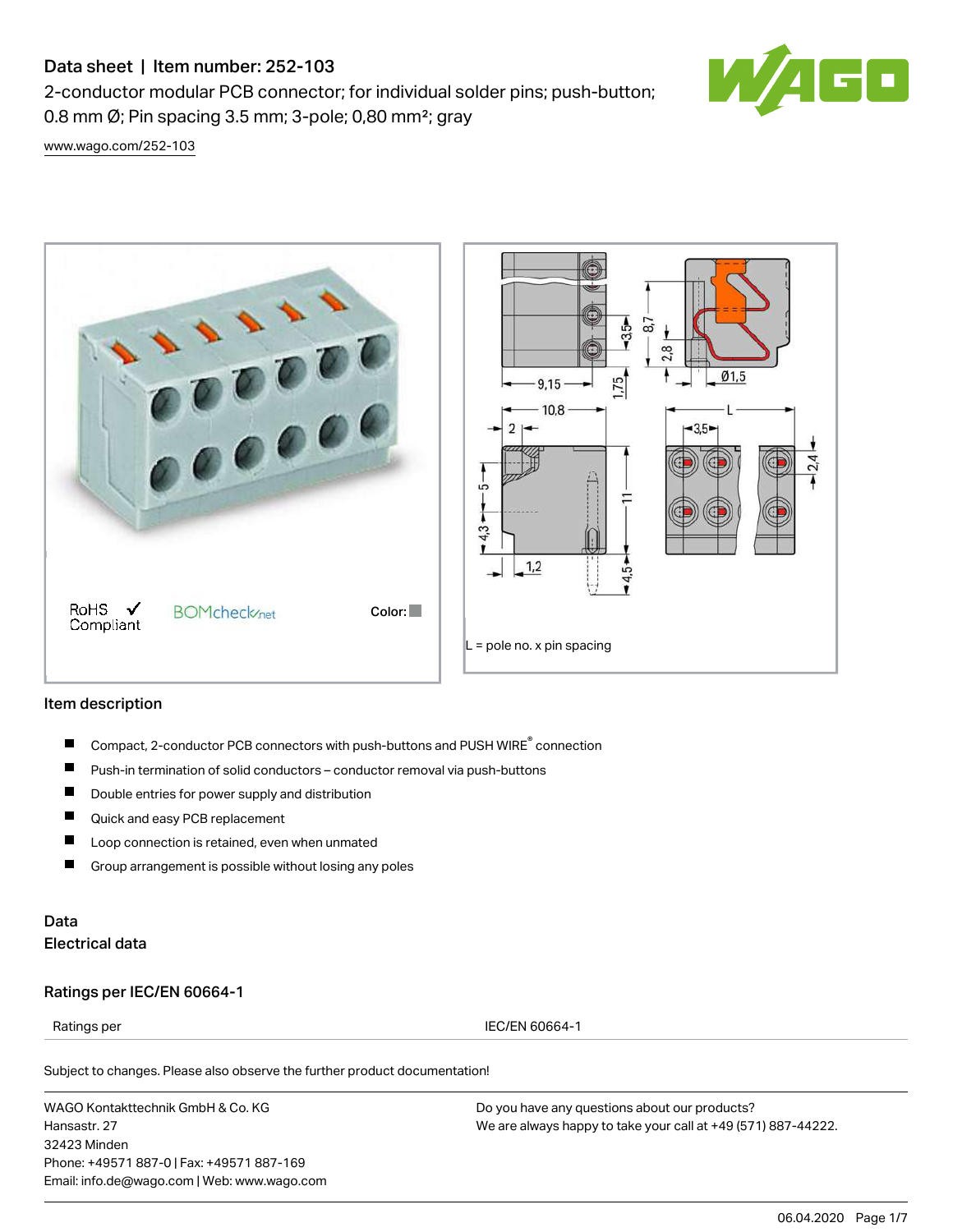## Data sheet | Item number: 252-103

[www.wago.com/252-103](http://www.wago.com/252-103)



| Rated voltage (III / 3)         | 320 V                                                     |
|---------------------------------|-----------------------------------------------------------|
| Rated impulse voltage (III / 3) | 4 <sub>k</sub> V                                          |
| Rated voltage (III / 2)         | 320 V                                                     |
| Rated impulse voltage (III / 2) | 4 <sub>k</sub> V                                          |
| Rated voltage (II / 2)          | 630 V                                                     |
| Rated impulse voltage (II / 2)  | 4 <sub>k</sub> V                                          |
| Rated current                   | 2A                                                        |
| Legend (ratings)                | (III / 2) ≙ Overvoltage category III / Pollution degree 2 |

### Approvals per UL 1059

| Rated voltage UL (Use Group B) | 300 V   |
|--------------------------------|---------|
| Rated current UL (Use Group B) | 2 A     |
| Rated voltage UL (Use Group D) | 300 V   |
| Rated current UL (Use Group D) | 2 A     |
| Approvals per                  | UL 1059 |

## Connection data

| Connection technology             | PUSH WIRE®                             |
|-----------------------------------|----------------------------------------|
| <b>Actuation type</b>             | Push-button                            |
| Solid conductor                   | 0,14  0,5 mm <sup>2</sup> / 26  20 AWG |
| Conductor diameter                | $0.4$ 0.8 mm                           |
| Strip length                      | 6 7 mm / 0.24  0.28 inch               |
| Conductor entry angle to the PCB  | $0^{\circ}$                            |
| No. of poles                      | 3                                      |
| Total number of connection points | 6                                      |
| Total number of potentials        | 3                                      |
| Number of connection types        |                                        |
| Number of levels                  |                                        |
|                                   |                                        |

### Geometrical Data

| Pin spacing | 3,5 mm / 0.138 inch  |
|-------------|----------------------|
| Width       | 10.5 mm / 0.413 inch |
| Height      | 11 mm / 0.433 inch   |
| Depth       | 10,5 mm / 0.413 inch |

Subject to changes. Please also observe the further product documentation!

WAGO Kontakttechnik GmbH & Co. KG Hansastr. 27 32423 Minden Phone: +49571 887-0 | Fax: +49571 887-169 Email: info.de@wago.com | Web: www.wago.com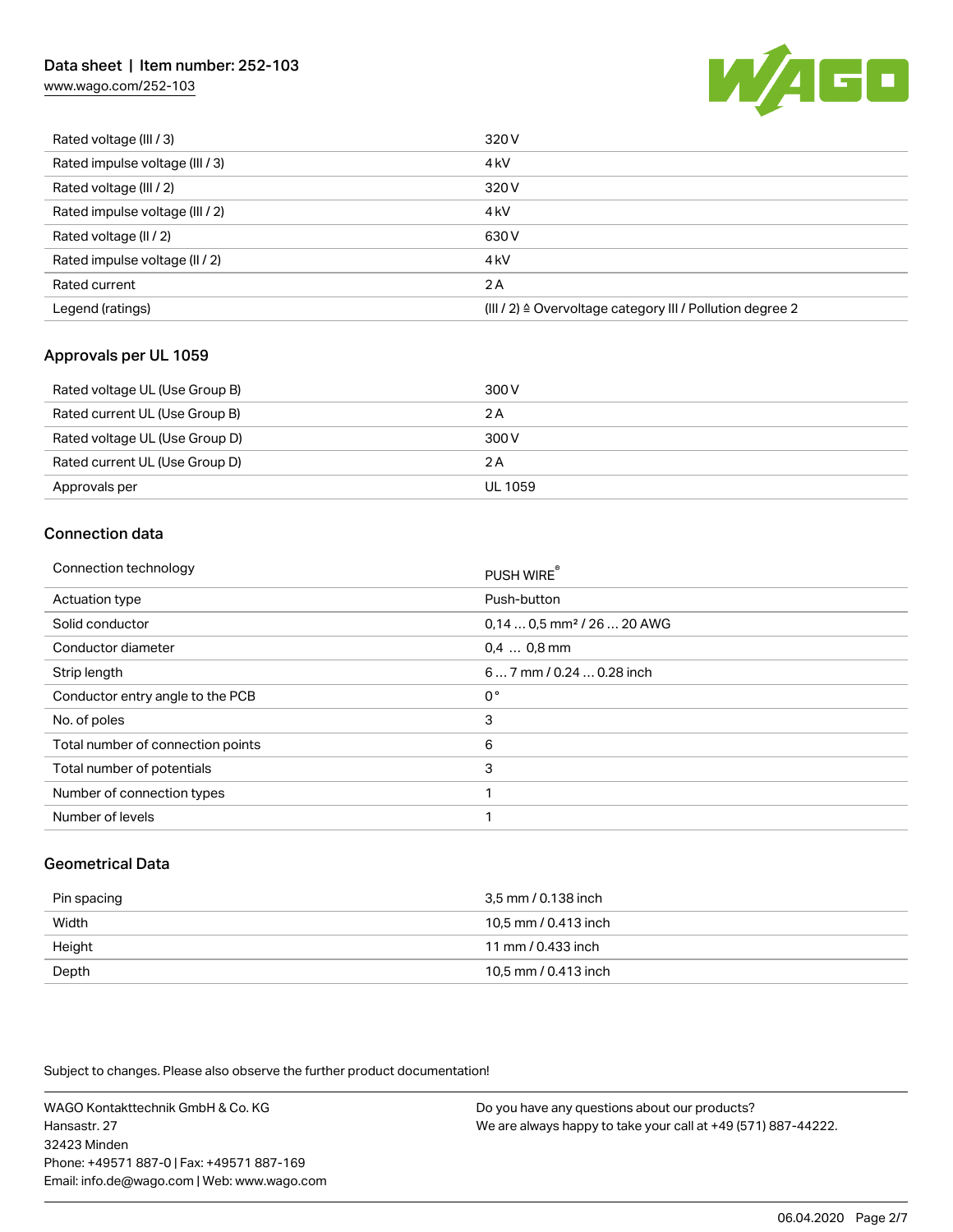

### Plug connection

| Contact type (pluggable connector) | Female connector/socket                 |
|------------------------------------|-----------------------------------------|
| Connector connection type          | for PCB                                 |
| Mating direction to the PCB        | $90^{\circ}$                            |
| <b>PCB contact</b>                 |                                         |
|                                    |                                         |
| PCB contact                        | <b>THT</b>                              |
| <b>Material Data</b>               |                                         |
| Color                              | gray                                    |
| Material group                     |                                         |
| Insulating material                | Polyamide 66 (PA 66)                    |
| Flammability class per UL94        | V <sub>0</sub>                          |
| Clamping spring material           | Copper alloy                            |
| Contact material                   | Electrolytic copper ( $E_{\text{Cl}}$ ) |
| Contact plating                    | tin-plated                              |
| Fire load                          | 0.036 MJ                                |
| Weight                             | 1.4 <sub>g</sub>                        |

### Environmental Requirements

| Limit temperature range | $. +105 °C$<br>- 60  . |  |
|-------------------------|------------------------|--|
|-------------------------|------------------------|--|

#### Commercial data

| Product Group      | 4 (Printed Circuit) |
|--------------------|---------------------|
| Packaging type     | <b>BOX</b>          |
| Country of origin  | PL                  |
| <b>GTIN</b>        | 4045454039714       |
| Customs Tariff No. | 85369010000         |

### Approvals / Certificates

#### Country specific Approvals

|      |                          |                          | Certificate |
|------|--------------------------|--------------------------|-------------|
| Logo | Approval                 | Additional Approval Text | name        |
|      | <b>CCA</b>               | EN 60947                 | NTR NL-     |
|      | DEKRA Certification B.V. |                          | 7110        |

Subject to changes. Please also observe the further product documentation!

WAGO Kontakttechnik GmbH & Co. KG Hansastr. 27 32423 Minden Phone: +49571 887-0 | Fax: +49571 887-169 Email: info.de@wago.com | Web: www.wago.com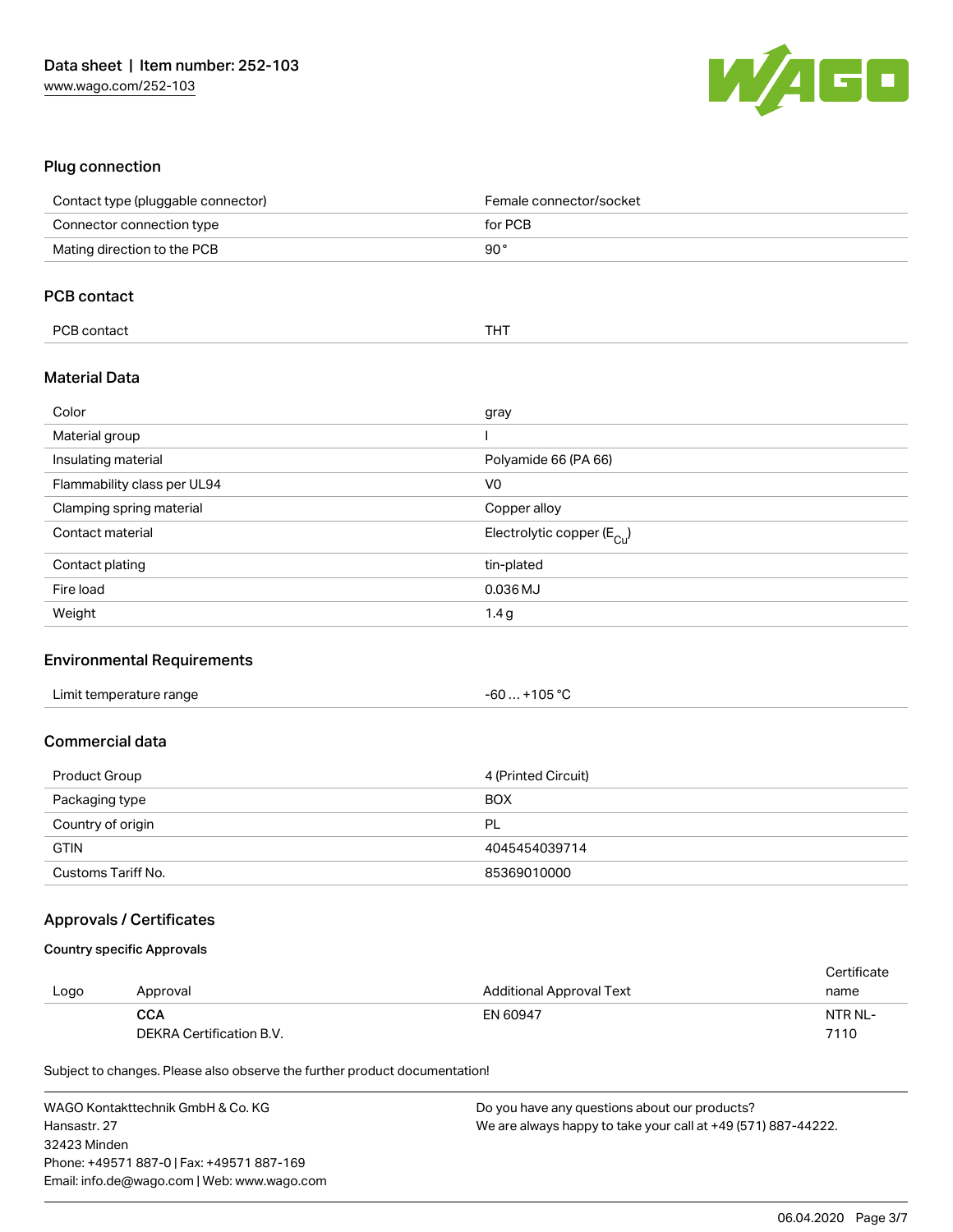$\overline{C}$ 



| EMA<br>EUR                 | <b>CCA</b><br>DEKRA Certification B.V.  | EN 60947                        | 2169331.15          |
|----------------------------|-----------------------------------------|---------------------------------|---------------------|
|                            | <b>CCA</b><br>DEKRA Certification B.V.  | EN 60947-7-4                    | NTR NL-<br>7382     |
| <b>UL-Approvals</b>        |                                         |                                 |                     |
| Logo                       | Approval                                | <b>Additional Approval Text</b> | Certificate<br>name |
| AL <sub>US</sub>           | cURus<br>Underwriters Laboratories Inc. | UL 1059                         | E45172<br>sec. 6    |
| Counterpart                |                                         |                                 |                     |
| <b>Compatible products</b> |                                         |                                 |                     |

tools

|                     | Item no.: 210-647                                                                                                                                      | www.wago.com/210-647             |
|---------------------|--------------------------------------------------------------------------------------------------------------------------------------------------------|----------------------------------|
|                     | Operating tool; Blade: 2.5 x 0.4 mm; with a partially insulated shaft                                                                                  |                                  |
|                     | Item no.: 210-719                                                                                                                                      |                                  |
|                     | Operating tool; Blade: 2.5 x 0.4 mm; with a partially insulated shaft                                                                                  | www.wago.com/210-719             |
| General accessories |                                                                                                                                                        |                                  |
|                     | Item no.: 243-131                                                                                                                                      | www.wago.com/243-131             |
|                     | Board-to-Board Link; 1-pole                                                                                                                            |                                  |
| Marking accessories |                                                                                                                                                        |                                  |
|                     | Item no.: 210-332/350-202                                                                                                                              |                                  |
|                     | Marking strips; as a DIN A4 sheet; MARKED; 1-16 (240x); Height of marker strip: 3 mm; Strip length 182<br>mm; Horizontal marking; Self-adhesive; white | www.wago.com/210-332<br>/350-202 |
|                     |                                                                                                                                                        |                                  |

Subject to changes. Please also observe the further product documentation!

WAGO Kontakttechnik GmbH & Co. KG Hansastr. 27 32423 Minden Phone: +49571 887-0 | Fax: +49571 887-169 Email: info.de@wago.com | Web: www.wago.com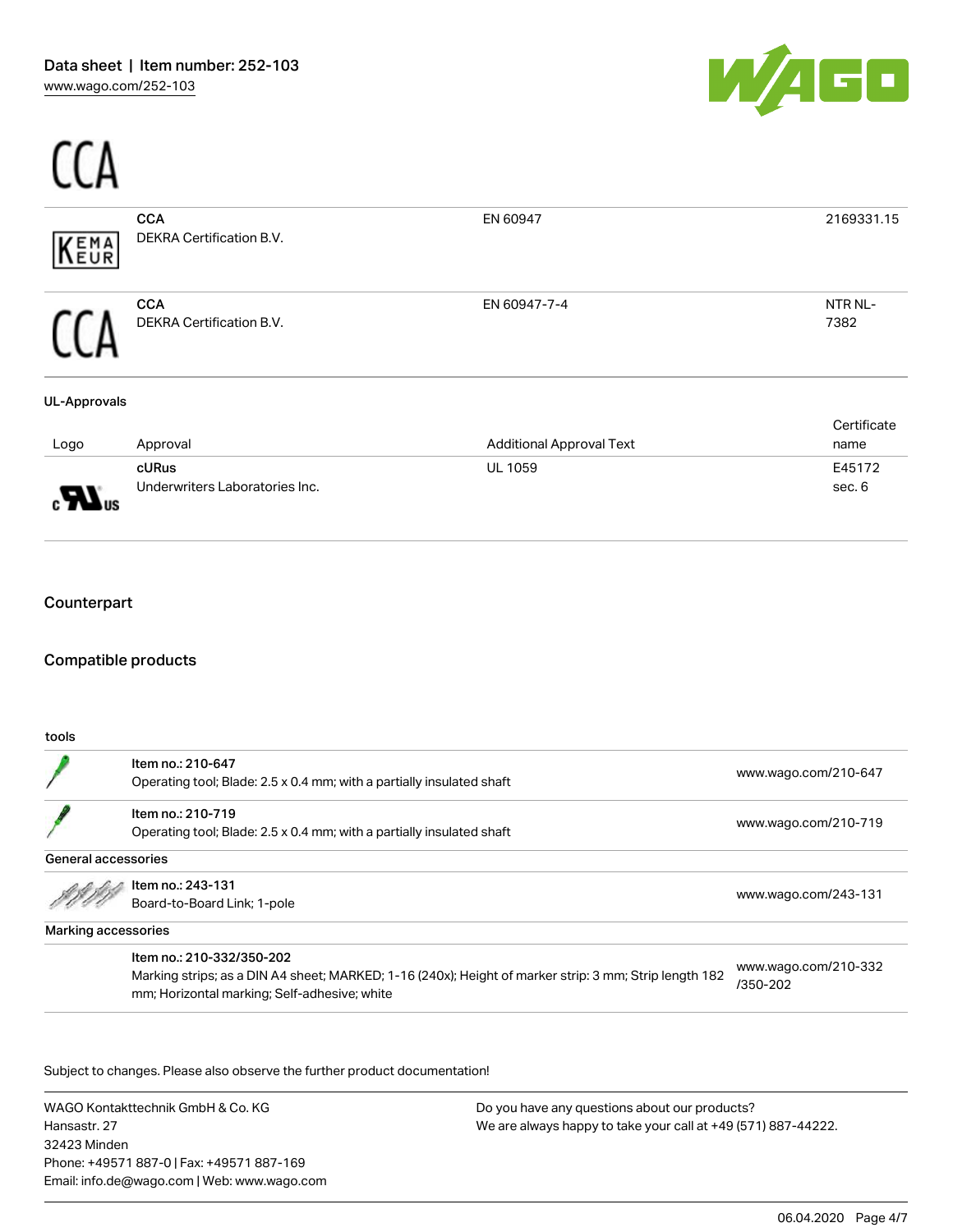

|                                                                                                                                                                                      | Item no.: 210-332/350-204<br>Marking strips; as a DIN A4 sheet; MARKED; 17-32 (240x); Height of marker strip: 3 mm; Strip length<br>182 mm; Horizontal marking; Self-adhesive; white |                                  | www.wago.com/210-332<br>/350-204 |          |  |  |
|--------------------------------------------------------------------------------------------------------------------------------------------------------------------------------------|--------------------------------------------------------------------------------------------------------------------------------------------------------------------------------------|----------------------------------|----------------------------------|----------|--|--|
| Item no.: 210-332/350-206<br>Marking strips; as a DIN A4 sheet; MARKED; 33-48 (240x); Height of marker strip: 3 mm; Strip length<br>182 mm; Horizontal marking; Self-adhesive; white |                                                                                                                                                                                      | www.wago.com/210-332<br>/350-206 |                                  |          |  |  |
| <b>Downloads</b><br><b>Documentation</b>                                                                                                                                             |                                                                                                                                                                                      |                                  |                                  |          |  |  |
| <b>Additional Information</b>                                                                                                                                                        |                                                                                                                                                                                      |                                  |                                  |          |  |  |
|                                                                                                                                                                                      | Technical explanations                                                                                                                                                               | Apr 3, 2019                      | pdf<br>3.6 MB                    | Download |  |  |
| CAD/CAE-Data                                                                                                                                                                         |                                                                                                                                                                                      |                                  |                                  |          |  |  |
| CAD data                                                                                                                                                                             |                                                                                                                                                                                      |                                  |                                  |          |  |  |
|                                                                                                                                                                                      | 2D/3D Models 252-103                                                                                                                                                                 |                                  | <b>URL</b>                       | Download |  |  |
| <b>CAE</b> data                                                                                                                                                                      |                                                                                                                                                                                      |                                  |                                  |          |  |  |
|                                                                                                                                                                                      | EPLAN Data Portal 252-103                                                                                                                                                            |                                  | <b>URL</b>                       | Download |  |  |
| <b>PCB Design</b>                                                                                                                                                                    |                                                                                                                                                                                      |                                  |                                  |          |  |  |
|                                                                                                                                                                                      | Symbol and Footprint 252-103                                                                                                                                                         |                                  | <b>URL</b>                       | Download |  |  |
|                                                                                                                                                                                      | CAx data for your PCB design, consisting of "schematic symbols and PCB footprints",<br>allow easy integration of the WAGO component into your development environment.               |                                  |                                  |          |  |  |
| Supported formats:                                                                                                                                                                   |                                                                                                                                                                                      |                                  |                                  |          |  |  |
| Ш                                                                                                                                                                                    | Accel EDA 14 & 15                                                                                                                                                                    |                                  |                                  |          |  |  |
|                                                                                                                                                                                      | Altium 6 to current version                                                                                                                                                          |                                  |                                  |          |  |  |
| ш                                                                                                                                                                                    | Cadence Allegro                                                                                                                                                                      |                                  |                                  |          |  |  |
|                                                                                                                                                                                      | DesignSpark                                                                                                                                                                          |                                  |                                  |          |  |  |
|                                                                                                                                                                                      | Eagle Libraries                                                                                                                                                                      |                                  |                                  |          |  |  |
| ш<br>KiCad                                                                                                                                                                           |                                                                                                                                                                                      |                                  |                                  |          |  |  |
|                                                                                                                                                                                      | Mentor Graphics BoardStation                                                                                                                                                         |                                  |                                  |          |  |  |
| L                                                                                                                                                                                    | Mentor Graphics Design Architect                                                                                                                                                     |                                  |                                  |          |  |  |
| L                                                                                                                                                                                    | Mentor Graphics Design Expedition 99 and 2000                                                                                                                                        |                                  |                                  |          |  |  |
| ш                                                                                                                                                                                    | OrCAD 9.X PCB and Capture                                                                                                                                                            |                                  |                                  |          |  |  |

WAGO Kontakttechnik GmbH & Co. KG Hansastr. 27 32423 Minden Phone: +49571 887-0 | Fax: +49571 887-169 Email: info.de@wago.com | Web: www.wago.com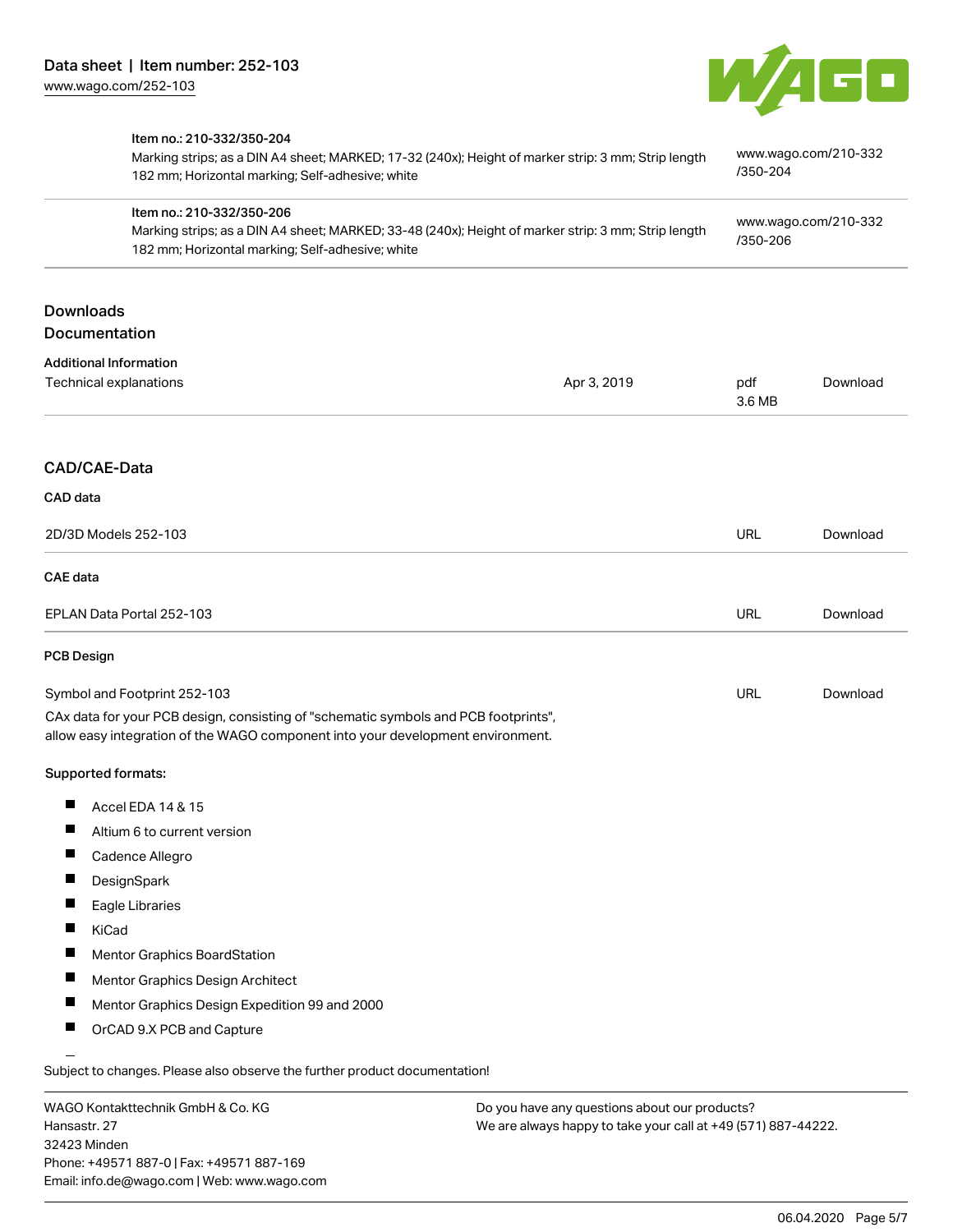[www.wago.com/252-103](http://www.wago.com/252-103)



- $\blacksquare$ PADS PowerPCB 3, 3.5, 4.X, and 5.X
- $\blacksquare$ PADS PowerPCB and PowerLogic 3.0
- $\blacksquare$ PCAD 2000, 2001, 2002, 2004, and 2006
- $\blacksquare$ Pulsonix 8.5 or newer
- $\blacksquare$ STL
- П 3D STEP
- $\blacksquare$ TARGET 3001!
- $\blacksquare$ View Logic ViewDraw
- $\blacksquare$ Quadcept
- $\blacksquare$ Zuken CadStar 3 and 4
- $\blacksquare$ Zuken CR-5000 and CR-8000

PCB Component Libraries (EDA), PCB CAD Library Ultra Librarian

#### Installation Notes

#### Conductor termination



Conductor termination directly on the PCB or wiring prior to mounting on PCB – 252 Series

Installation



Removing a conductor via push-button – 252 Series

Subject to changes. Please also observe the further product documentation!

WAGO Kontakttechnik GmbH & Co. KG Hansastr. 27 32423 Minden Phone: +49571 887-0 | Fax: +49571 887-169 Email: info.de@wago.com | Web: www.wago.com